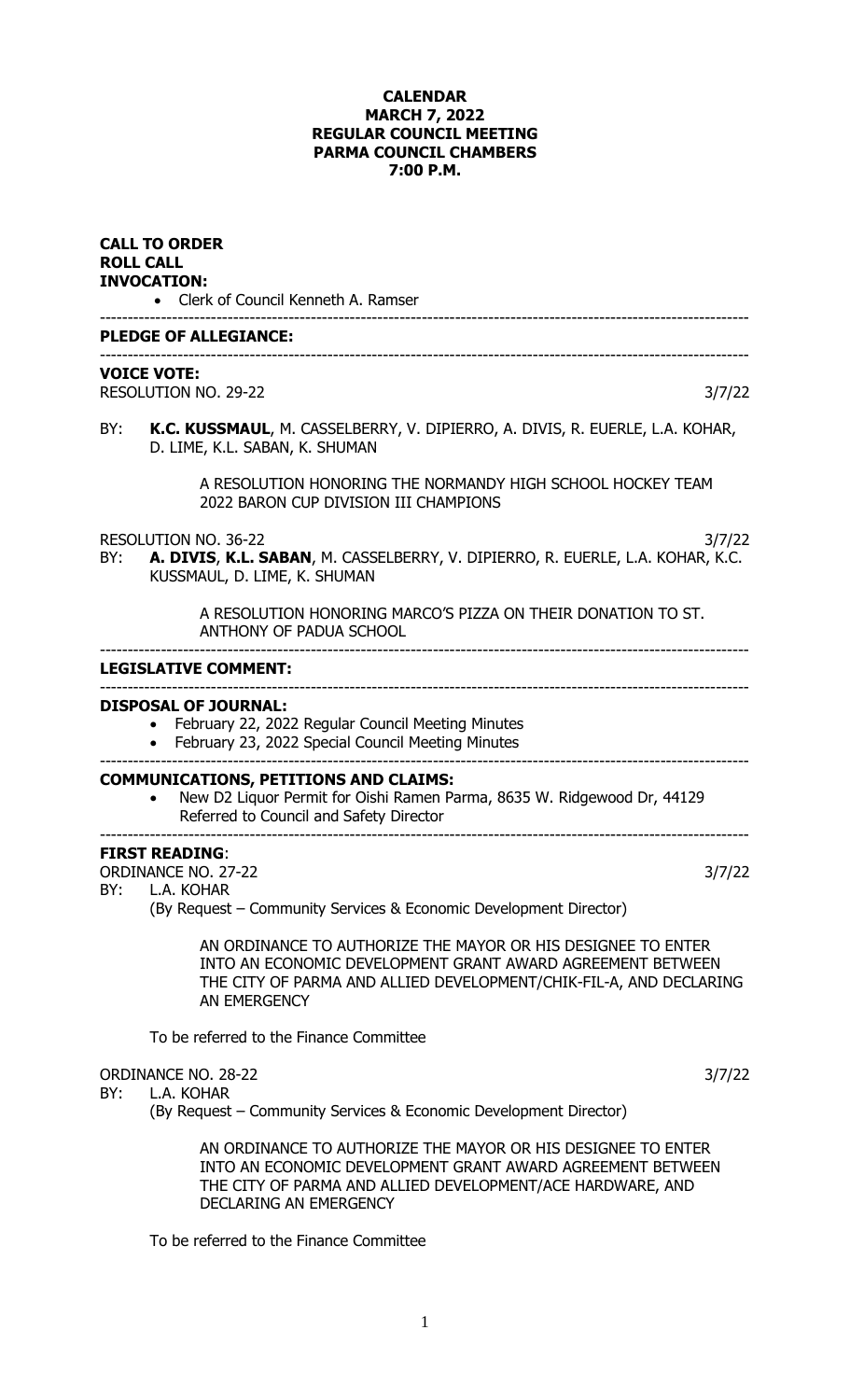BY: V. DIPIERRO

(By Request – Community Services & Economic Development Director)

AN ORDINANCE TO AUTHORIZE THE MAYOR OR HIS DESIGNEE TO ENTER INTO AN ECONOMIC DEVELOPMENT/GRANT AWARD AGREEMENT BETWEEN THE CITY OF PARMA AND ALLIED DEVELOPMENT/ADVANCE DOOR COMPANY, AND DECLARING AN EMERGENCY

To be referred to the Finance Committee

## --------------------------------------------------------------------------------------------------------------------- **SECOND READING**: **(Pending Outcome of Committee Meetings)** ORDINANCE NO. 12-22 (FINANCE) 2/22/22 BY: K.L. SABAN

(By Request – Service Director)

AN ORDINANCE AUTHORIZING THE DIRECTOR OF PUBLIC SERVICE TO ENTER INTO AN AGREEMENT WITH THE CUYAHOGA COUNTY DEPARTMENT OF PUBLIC WORKS TO COMMIT \$2 MILLION DOLLARS (\$2,000.000.00) OF AMERICAN RESCUE PLAN ACT FUNDS (ARPA) FOR VARIOUS INFRASTRUCTURE PROJECTS IN THE CITY OF PARMA, AND DECLARING AN EMERGENCY

To be referred back to the Finance Committee

ORDINANCE NO. 18-22 (FINANCE) 2/22/22

BY: D. LIME

(By Request – Safety Director)

AN ORDINANCE AUTHORIZING THE MAYOR AND/OR THE DIRECTOR OF PUBLIC SAFETY TO ENTER INTO A CONTRACT FOR THE PROVISION OF MEDICAL CARE FOR THE PARMA DETENTION CENTER, AND DECLARING AN EMERGENCY

To be referred back to the Finance Committee

ORDINANCE NO. 25-22 (FINANCE) 2/22/22 BY: K.L. SABAN

(By Request – Recreation Director)

AN ORDINANCE TO AMEND A PORTION OF SUBSECTION (b) "RECREATION DEPARTMENT" OF SECTION 185.05 "FEES OF THE DIRECTOR OF PUBLIC SERVICE", RELATIVE TO THE RIDGEWOOD MUNICIPAL GOLF COURSE FEES OF THE CODIFIED ORDINANCES OF THE CITY OF PARMA, AND DECLARING AN EMERGENCY

To be referred back to the Finance Committee

## --------------------------------------------------------------------------------------------------------------------- **THIRD READING: (Pending Outcome of Committee Meetings)**

ORDINANCE NO. 154-21 (PLANNING) 11/8/21 BY: V. DIPIERRO (By Request – Building Commissioner)

> AN ORDINANCE TO REGULATE THE LOCATION AND MAINTENANCE OF, AS WELL AS SETTING A FEE FOR, PORTABLE TOILETS IN THE CITY OF PARMA, AND DECLARING AN EMEREGENCY

ORDINANCE NO. 169-21 (PLANNING) 10/4/21 BY: D. LIME

AN ORDINANCE TO AMEND SECTION 1197.13 "REQUIRED TRASH COLLECTION AREAS" WITHIN CHAPTER 1197 "OFF STREET PARKING AND LOADING FACILITIES" REGARDING GATE CLOSURES AND ADDITIONAL HEIGHT IN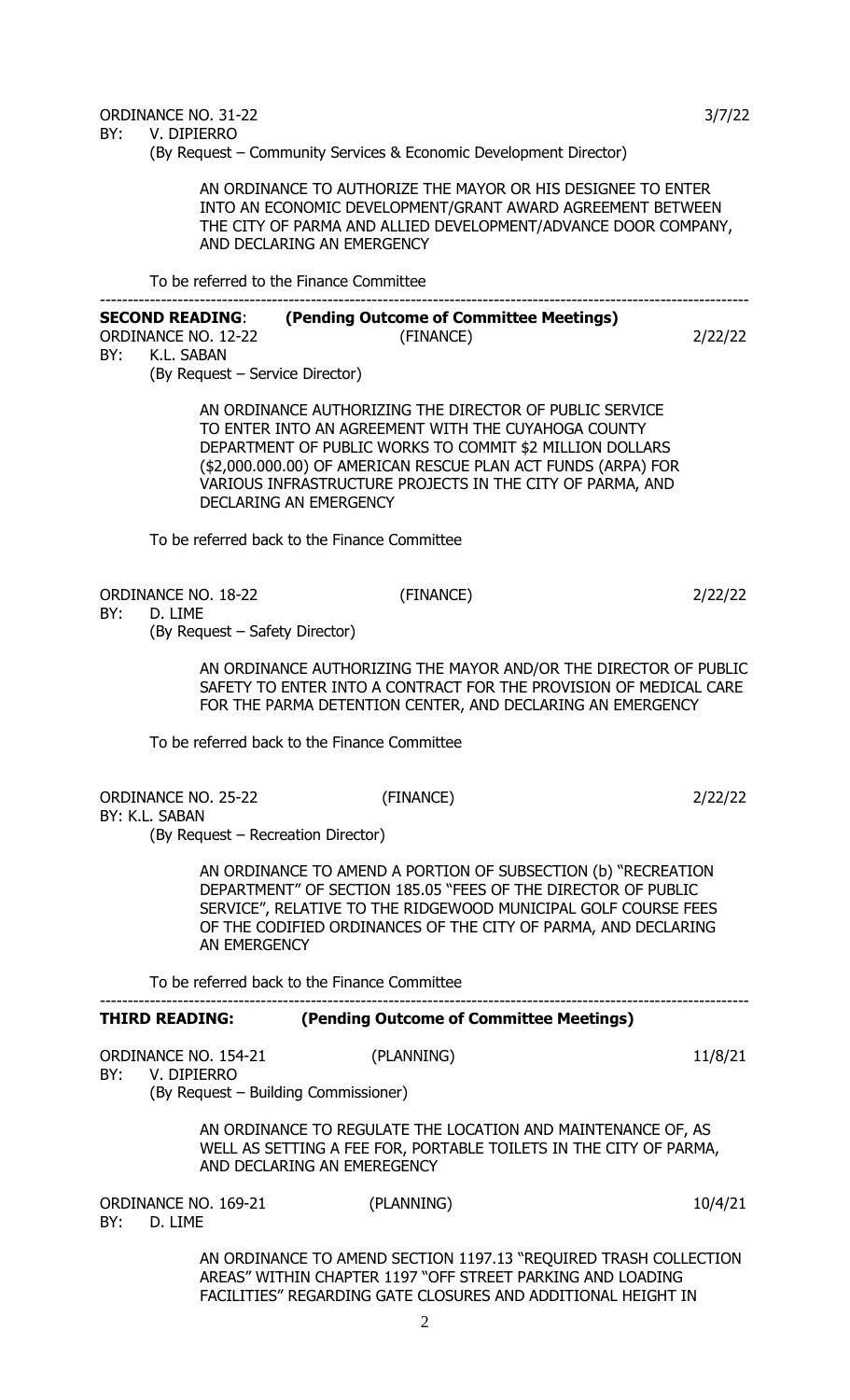GENERAL BUSINESS TRASH COLLECTION AREAS IN THE CODIFIED ORDINANCES OF THE CITY OF PARMA, AND DECLARING AN EMERGENCY

To be referred back to the Planning Committee and Planning Commission

RESOLUTION NO. 11-22 (FINANCE) 2/7/22

BY: K.L. SABAN, A. DIVIS (By Request – Service Director)

> A RESOLUTION TO EXEMPT CERTAIN PARCELS OF LAND, UPON MEETING CERTAIN CRITERIA, FROM SPECIAL ASSESSMENTS FOR STREET LIGHTS AND THE MAINTENANCE OF SANITARY SEWERS, STORM SEWERS, AND WATER MAINS, AND DECLARING AN EMERGENCY

ORDINANCE NO. 13-22 (FINANCE) 2/7/22

BY: A. DIVIS

(By Request – City Engineer)

AN ORDINANCE AUTHORIZING THE DIRECTOR OF PUBLIC SERVICE TO ENTER INTO AN AGREEMENT WITH THE NORTHEAST OHIO REGIONAL SEWER DISTRICT (NEORSD) THROUGH THE COMMUNITY COST-SHARE PROGRAM (CCS) FOR THE BIG CREEK FLOOD REDUCTION PROJECT NEAR SPRAGUE ROAD (EAST OF STATE ROAD) IN THE CITY OF PARMA, AND DECLARING AN EMERGENCY

ORDINANCE NO. 15-22 (PUBLIC SAFETY) 2/7/22 BY: D. LIME

> AN ORDINANCE TO AMEND THE GENERAL OFFENSES CODE OF THE CITY TO CONFORM TO CURRENT STATE LAW, AND DECLARING AN **EMERGENCY**

ORDINANCE NO. 16-22 (GOVERNMENTAL OPERATIONS) 2/7/22 BY: K. SHUMAN

> AN ORDINANCE TO APPROVE THE EDITING AND INCLUSION OF CERTAIN ORDINANCES AS PARTS OF THE VARIOUS COMPONENT CODES OF THE CODIFIED ORDINANCES; TO APPROVE, ADOPT AND ENACT NEW MATTER IN THE CODIFIED ORDINANCES; TO REPEAL ORDINANCES AND RESOLUTIONS IN CONFLICT THEREWITH; AND TO DECLARE AN **EMERGENCY**

| ORDINANCE NO. 17-22 |         | (PUBLIC SAFETY) | 2/7/22 |
|---------------------|---------|-----------------|--------|
| BY:                 | D. LIME |                 |        |

AN ORDINANCE TO AMEND THE TRAFFIC CODE OF THE CITY TO CONFORM TO CURRENT STATE LAW, AND DECLARING AN EMERGENCY **--------------------------------------------------------------------------------------------------**

|  | <b>SUSPENSION OF THE RULES:</b> |
|--|---------------------------------|

|  | RESOLUTION NO. 32-22                                          | 3/7/22 |
|--|---------------------------------------------------------------|--------|
|  | BY: K.L. SABAN                                                |        |
|  | A RESOLUTION SUPPORTING MARCH AS "NATIONAL ATHLETIC TRAINING" |        |
|  | MONTH", AND DECLARING AN EMERGENCY                            |        |

RESOLUTION NO. 33-22 3/7/22 BY: K.L. SABAN, L.A. KOHAR, D. LIME, K. SHUMAN

> A RESOLUTION RECOGNIZING MARCH 8, 2022 AS "INTERNATIONAL WOMEN'S DAY", AND DECLARING AN EMERGENCY